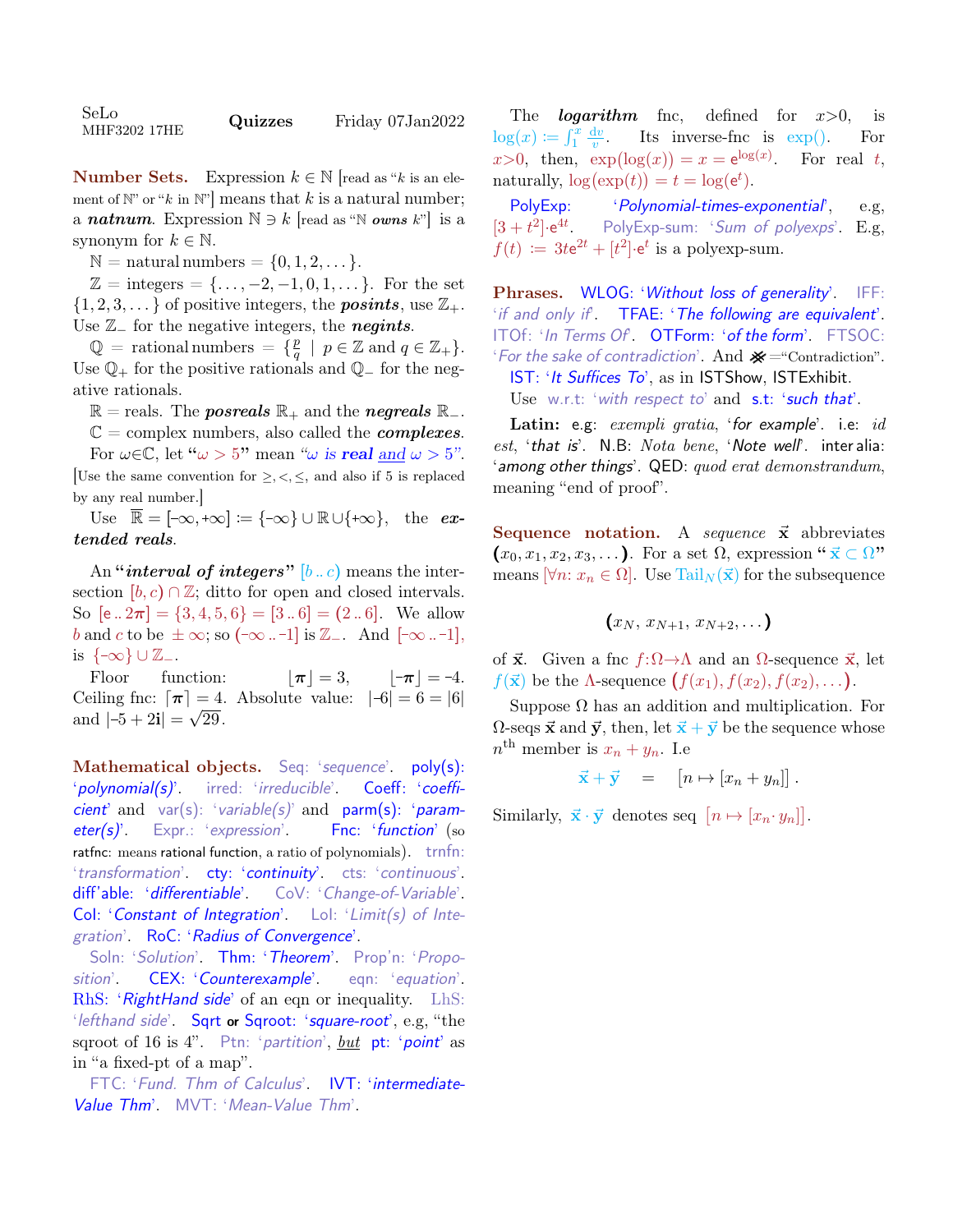.

## SeLo quizzes during Add/Drop

*These do not count for a grade.*

DNC1:Fri. 02 Jan <sup>h</sup> [ √ 5] √ 2 i √ 8 = . . . . . . . log<sup>8</sup> (4)= . . . . . . .

**DNC2:**<sup>Mon.</sup> Line  $y = Mx + B$  is orthogonal to  $y = \frac{1}{5}x + 2$  and owns (4, 10). So  $M =$  and  $B =$  ...

Quadratic  $15x^2 + 23x + 6 = [Ax - \alpha] \cdot [Bx - \beta]$ , for numbers  $A = \dots, \alpha = \dots, B = \dots, \beta = \dots \dots$ 

|  | $\overbrace{\text{``rri.}}^{\text{Art.}}$ Multinomial $\begin{pmatrix} 9 \\ 4,2,3 \end{pmatrix} =$ |
|--|----------------------------------------------------------------------------------------------------|

[Note: Write your ans. ITOf factorials, then also write it as a single integer, or product of two, without factorials.]

**P3:** 
$$
\frac{\text{Fri.}}{21 \text{ Jan}}
$$
 The coeff of  $x^7 y^{12}$   
in  $[5x + y^3 + 1]^{30}$  is

[Write your answer as a product of powers and a multinomial. Optionally, you can expand the multinomial as a product of binomials.]

## SeLo [2022g] quizzes

## *These count!*

(Recall, the lowest MQ score is dropped. Consequently, there is no make-up for the first missed MQ.)

**P1:** Wed. The four solutions to  $[y-2] \cdot y \cdot [y+2] = -1/y$ are  $y =$ 

. . . . . . . . . . . . . . . . . . . . . . . . . . . . . . . . . . . . . . . . . . . . . . . *Hint:* Apply the Quadratic Formula to  $y^2$ .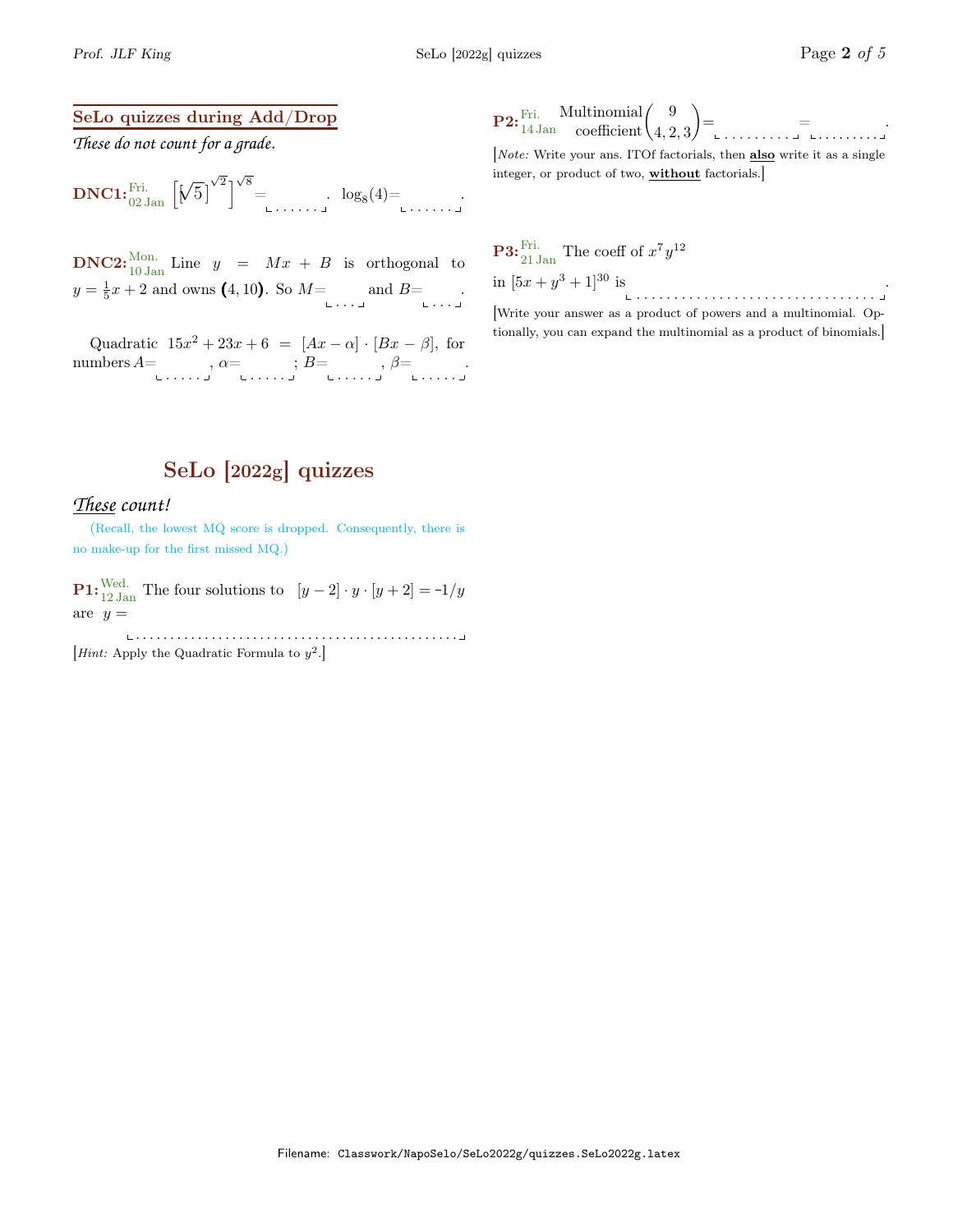**P4:**  $\bigcirc_{09}^{\infty}$  Wed. LBolt gives  $G := \text{GCD}(23, 413) = \square$ . And  $23S + 413T = G$ , where  $S=$ . . . . . . . . . are integers. . . . . . . . . .  $\&$   $T=$ 

**P5:**  $_{11}^{Fri.}$  LBolt gives  $G \coloneqq \text{GCD}(413, 294)$   $\vdots$  And  $413S + 294T = G$ , where  $S = \begin{bmatrix} 0 & \& T = \end{bmatrix}$  ........

**P6:**<sup>Fri.</sup> On a K-element set  $\Omega$ , the number,  $\#_K$ , of reflexive symmetric binrels is . . . . . . . . . . . . . . . . . . .

Hence:  $\#_5 = 2^{{5 \choose 2}} = 2^{10} = 1024.$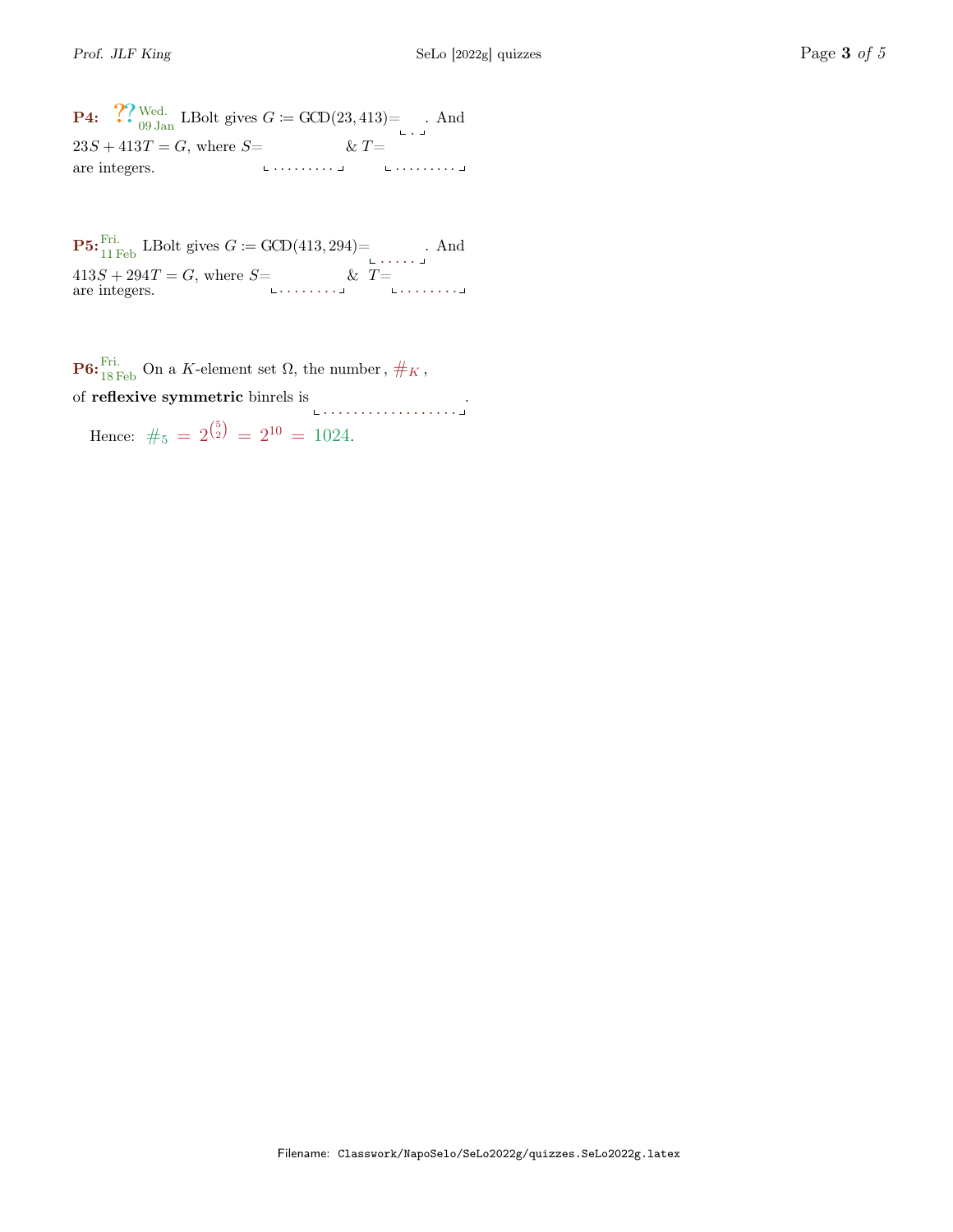P7:Fri. 04 Mar Pr.K thinks *Spring Break* is an opportunity to start a Robert Long essay. ✂ Ĭ.  $\overline{\text{Circle}}$  True $\overline{\text{Darn}}$  tootin'!

 $\mathbf{Q} \coloneqq \left\{ (6, 2), (2, 7), (5, 2), (7, 3), (7, 5), (3, 4), (1, 3), (1, 5) \right\} \; \; \text{is}$ a binrel on  $[1..7]$ , with transitive closure **R**. Then:

2R2 is  $T$  F. 4R6 is  $T$  F. 7R7 is  $T$  F.